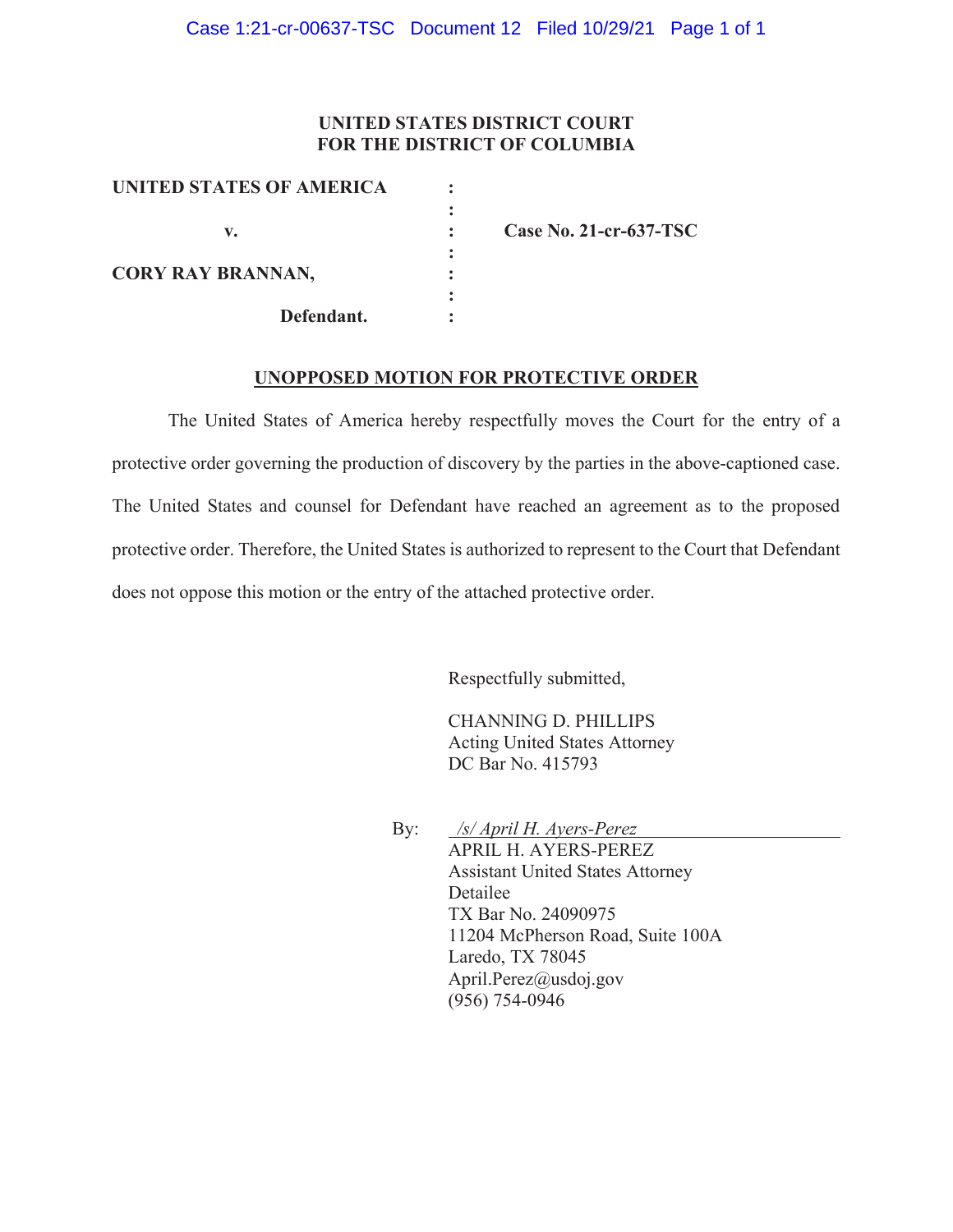### **UNITED STATES DISTRICT COURT FOR THE DISTRICT OF COLUMBIA**

| <b>UNITED STATES OF AMERICA</b> |  |
|---------------------------------|--|
|                                 |  |
| v.                              |  |
|                                 |  |
| <b>CORY RAY BRANNAN,</b>        |  |
|                                 |  |
|                                 |  |
| Defendants.                     |  |

**v. : Case No. 21-CR-637-TSC** 

### **PROTECTIVE ORDER GOVERNING DISCOVERY**

To expedite the flow of discovery material between the parties and adequately protect the

United States' legitimate interests, it is, pursuant to the Court's authority under Fed. R. Crim. P.

16(d)(1) and with the consent of the parties, ORDERED:

1. **Materials Subject to this Order.** This Order governs materials provided by the

United States at any stage of discovery during this case and which the United States has

identified as either "Sensitive" or "Highly Sensitive." Examples of materials that the United

States may designate as "Sensitive" or "Highly Sensitive" pursuant to this Order include but are

not limited to:

- a. Personal identity information as identified in Rule 49.1 of the Federal Rules of Criminal Procedure, as well as telephone numbers, email addresses, driver's license numbers, and similar unique identifying information;
- b. Information regarding the government's confidential sources;
- c. Information that may jeopardize witness security;
- d. Contact information for, photographs of, and private conversations with individuals that do not appear to be related to the criminal conduct in this case;
- e. Medical or mental health records;
- f. Sources and methods law-enforcement officials have used, and will continue to use, to investigate other criminal conduct related to the publicly filed charges;
- g. Surveillance camera footage from the U.S. Capitol Police's extensive system of cameras on U.S. Capitol grounds;<sup>1</sup>

<sup>&</sup>lt;sup>1</sup> To be clear, this does not include footage from body worn cameras from other police departments that responded on January 6, 2021, the vast amount of which the United States will *not* designate as Sensitive or Highly Sensitive. (Body worn camera footage will be marked Sensitive or Highly Sensitive only if it contains material described in paragraph one above or for a similar reason not anticipated by this Order.)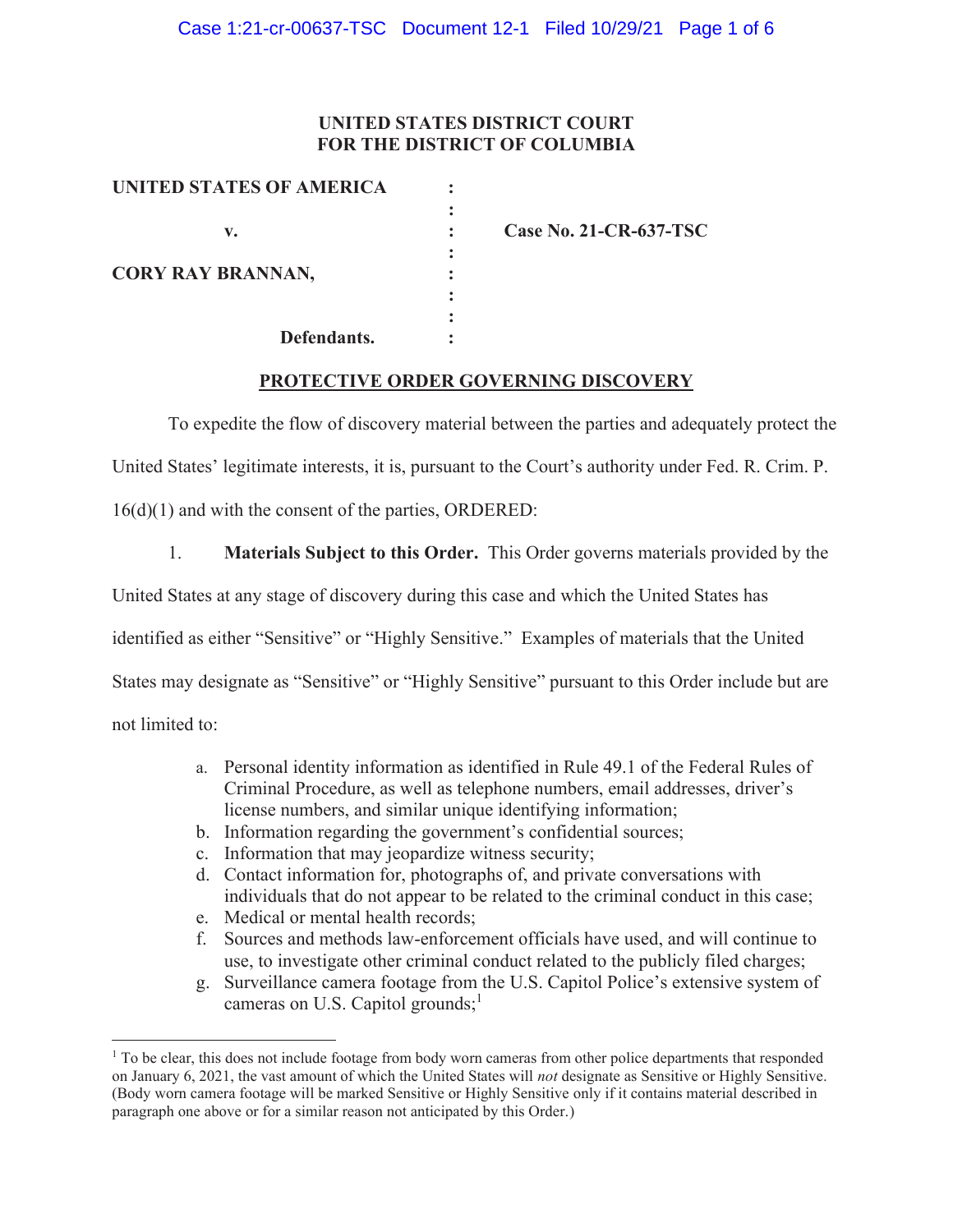- h. Repair estimates from the Architect of the Capitol;
- i. Materials designated as "security information" pursuant 2 U.S.C. §1979; and
- j. Tax returns or tax information.

This Order will not be used to designate materials as Sensitive or Highly Sensitive unless such designation is necessary for one of the reasons stated in this paragraph or for a similar reason not anticipated by this Order. The government agrees to make every effort to provide discovery in a manner that will allow for most discovery to be produced without such designations.

2. **Defendant.** Any reference to "Defendant" herein refers individually to each

defendant identified in the caption above.

3. **Legal Defense Team.** The "legal defense team" includes defense counsel

(defined as counsel of record in this case, including any post-conviction or appellate counsel)

and any attorneys, investigators, paralegals, support staff, and expert witnesses who are advising

or assisting defense counsel in connection with this case.

# 4. **Rules for the Handling of Sensitive and Highly Sensitive Materials.**

- a. **Limitations on Use.** Defendant and the legal defense team may use Sensitive and Highly Sensitive discovery materials solely in connection with the defense of this case and any other case connected to the events at the United States Capitol on January 6, 2021, including any post-conviction or appellate litigation, and for no other purpose, and in connection with no other proceeding, without further order of this Court.
- b. **Limitations on Dissemination.** No Sensitive or Highly Sensitive materials, or the information contained therein, may be disclosed to any persons other than Defendant, the legal defense team, or the person to whom the Sensitive or Highly Sensitive information solely and directly pertains or his/her counsel, without agreement of the United States or prior authorization from the Court.
- c. **Limitations on Reproduction.** Defendant, the legal defense team, and authorized persons shall not copy or reproduce the Sensitive or Highly Sensitive materials except in order to provide copies of the materials for use in connection with this case by Defendant, the legal defense team, the person to whom the Sensitive or Highly Sensitive information solely and directly pertains or his/her counsel, and other persons to whom the Court may authorize disclosure (collectively, "authorized persons").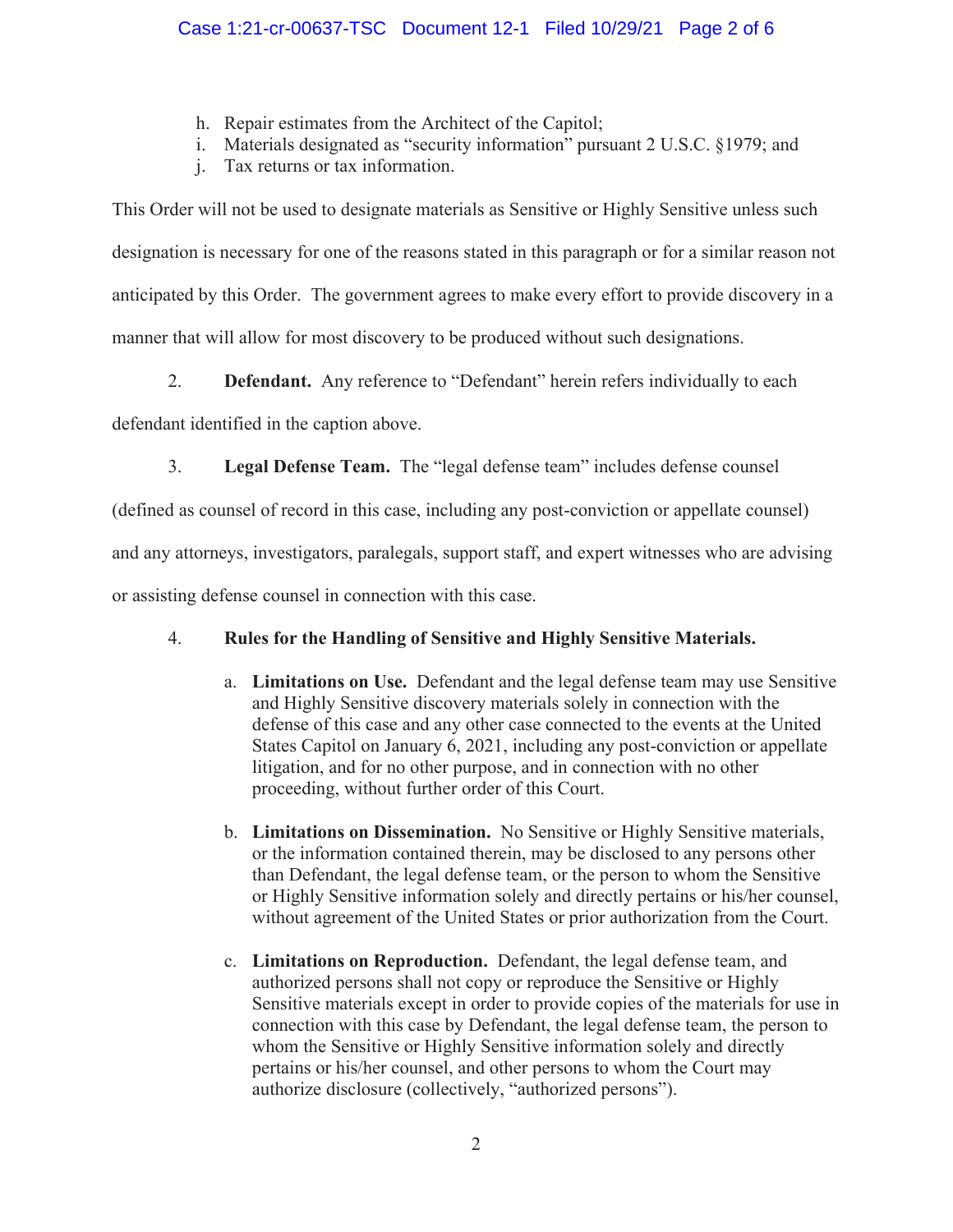If defense counsel provides Defendant access to Sensitive or Highly Sensitive materials, defense counsel must advise Defendant that Defendant may not record any personal identity information as identified in Rule 49.1 of the Federal Rules of Criminal Procedure or any telephone numbers, email addresses, driver's license numbers, and similar unique identifying information. By signing the attached affirmation, Defendant agrees not to do so.

Copies and reproductions, and any notes or records made in relation to the contents of the Sensitive and Highly Sensitive materials, are to be treated in the same manner as the original materials.

- d. **Court Filings.** Absent prior agreement by the parties or permission from the Court, no party shall disclose materials designated as Sensitive or Highly Sensitive in any public filing with the Court. Such materials shall be submitted under seal in accordance with Local Criminal Rule 49(f)(6). The Clerk of Court shall accept for filing under seal any filings made in compliance with that Rule and so marked by the parties pursuant to this Order.
- e. **Court Hearings.** The restrictions in this Order shall not limit either party in the use of the materials in judicial proceedings in this case. The procedures for use of designated Sensitive and Highly Sensitive materials during any hearing or the trial of this matter shall be determined by the parties and the Court in advance of the hearing or trial. No party shall disclose materials designated Sensitive or Highly Sensitive in open court without agreement by the parties that such materials may be disclosed in open court or prior authorization by the Court.

## 5. **Additional Rules for Handling of Sensitive Materials.** The following

additional terms apply to Sensitive materials:

a. **Storage.** Sensitive materials must be maintained in the custody and control of Defendant, the legal defense team, and authorized persons. This restriction shall not apply to the person to whom the Sensitive information solely and directly pertains or his/her attorney.

### 6. **Additional Rules for Handling of Highly Sensitive Materials.** The following

additional rules apply to Highly Sensitive materials:

a. **Additional Limitations on Dissemination.** Defense counsel may not provide a copy of Highly Sensitive materials to Defendant or permit Defendant to view such materials unsupervised by defense counsel or an attorney, investigator, paralegal, or support staff person employed by defense counsel.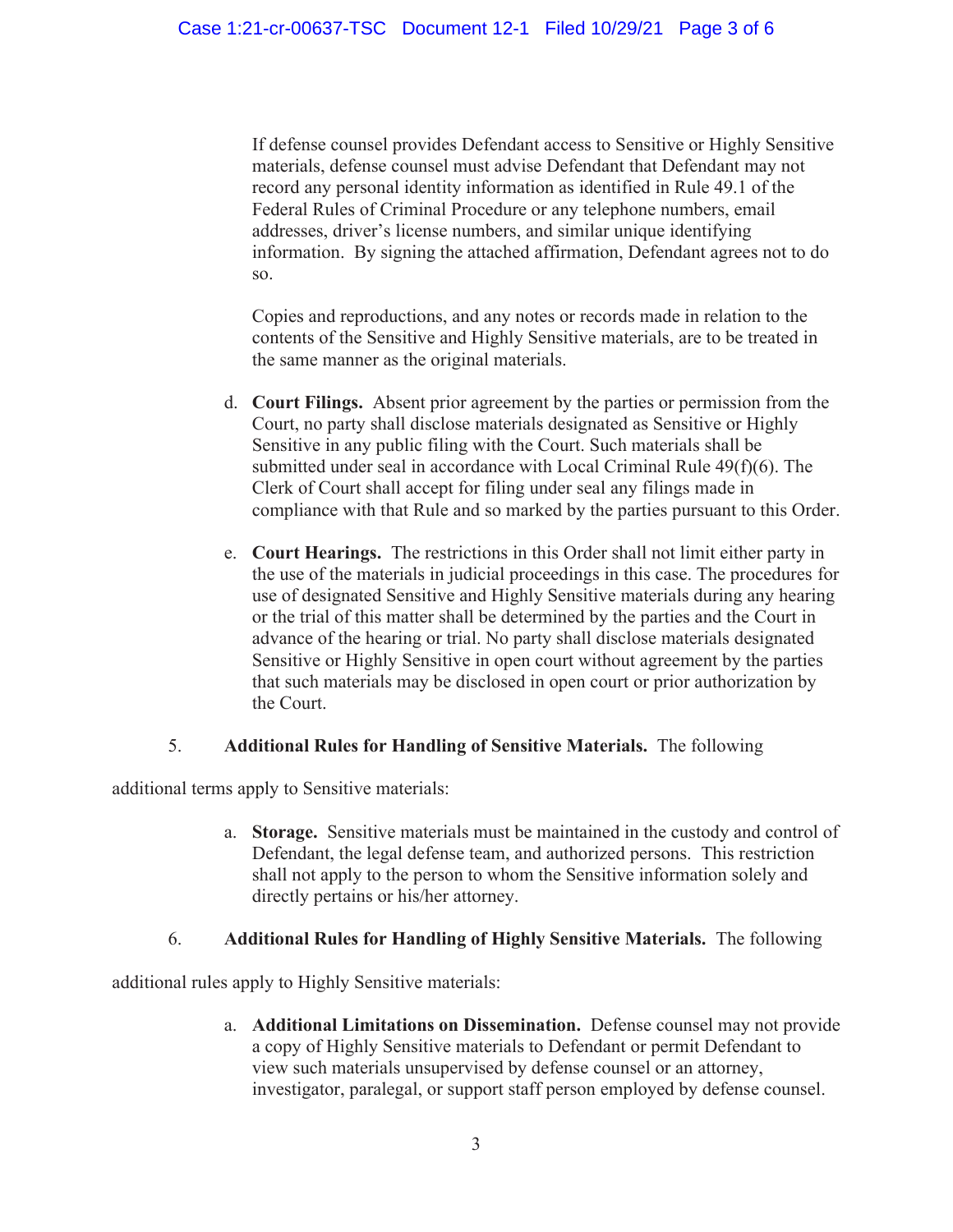The parties agree that defense counsel or an attorney, investigator, paralegal, or support staff person employed by defense counsel, may supervise Defendant by allowing access to Highly Sensitive materials through a cloudbased delivery system that permits Defendant to view the materials but does not permit Defendant the ability to download; provided that, prior to doing so, defense counsel first provides notice to the United States and allow the United States to file an objection with the Court if no agreement is reached.

- b. **Additional Limitations on Reproduction.** Counsel agrees that prior to showing materials to Defendant designated as Highly Sensitive, counsel or an attorney, investigator, paralegal, or support staff person employed by defense counsel will read Defendant the relevant parts of this Order, and remind Defendant of the consequences of violating the Order. If Defendant takes notes regarding Highly Sensitive materials, counsel or an attorney, investigator, paralegal, or support staff person employed by defense counsel must take reasonable steps to determine whether Defendant has copied any personal identity information as identified in Rule 49.1 of the Federal Rules of Criminal Procedure or any telephone numbers, email addresses, driver's license numbers, and similar unique identifying information.
- c. **Storage.** Highly Sensitive materials must be maintained in the custody and control of the legal defense team and authorized persons. This restriction shall not apply to the person to whom the Highly Sensitive information solely and directly pertains or his/her attorney.

7. **Viewing by Incarcerated Defendants.** If Defendant is in the custody of the

United States Marshals Service, defense counsel is authorized to provide a copy of discovery materials to the appropriate point of contact so that the defendant can view the discovery materials, subject to the terms of this Order.

8. **Disputes.** The parties shall make a good faith effort to resolve any dispute about a sensitivity designation before requesting the Court's intervention. The United States may agree to remove or reduce a sensitivity designation without further order of this Court. Whenever the redaction of specified information will resolve the basis for which a sensitivity designation was applied, the United States will agree to redaction, and such redaction will render the materials no longer subject to this Order. Any agreement to reduce or remove a sensitivity designation or to redact specific information shall be memorialized in writing.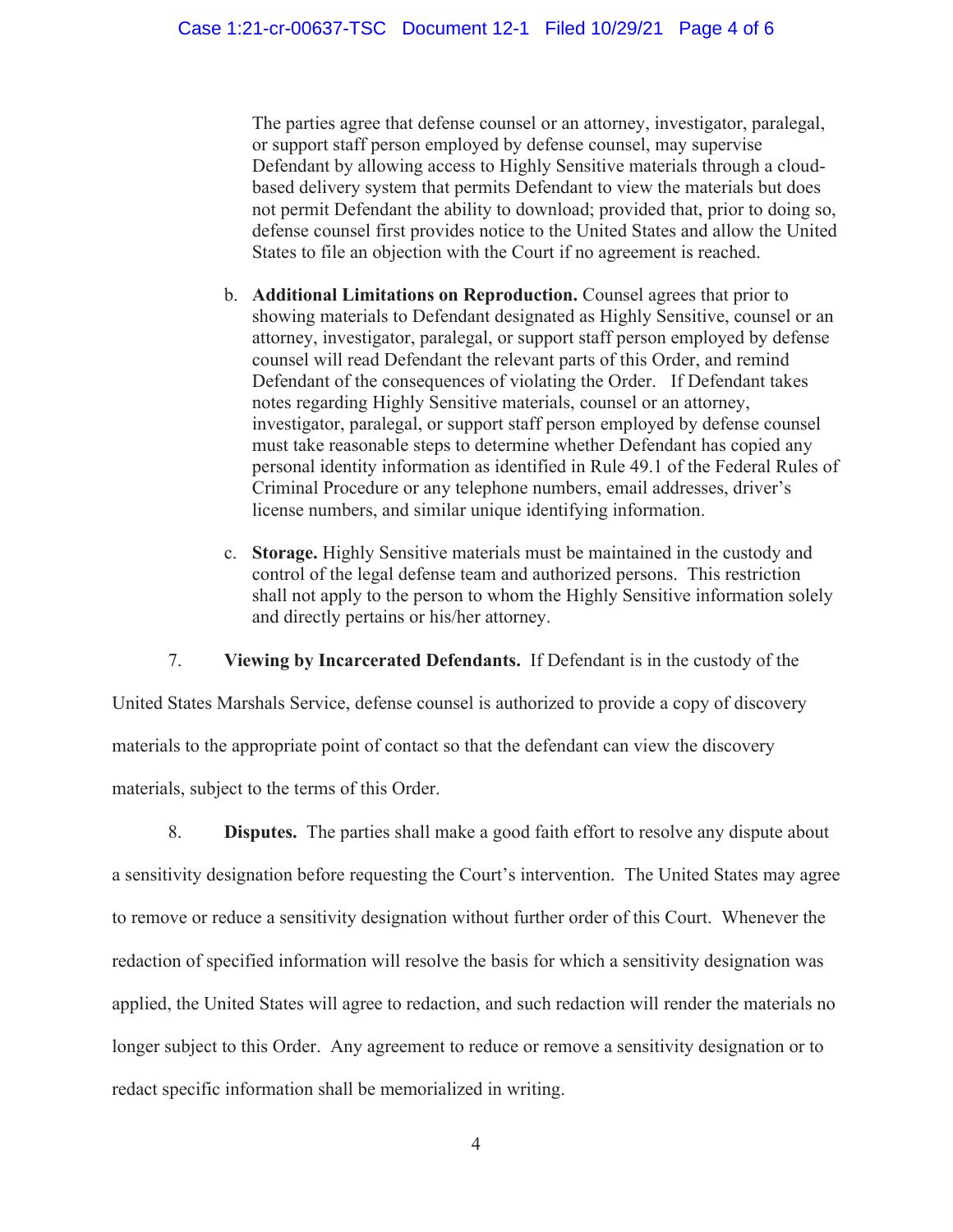### Case 1:21-cr-00637-TSC Document 12-1 Filed 10/29/21 Page 5 of 6

9. **Modification Permitted.** Nothing in this Order shall prevent any party from seeking modification of this Order nor prevent the defense from contesting a sensitivity designation. The parties agree that the burden of demonstrating the need for a protective order remains with the government at all times.

10. **Failure not Waiver.** The failure by the United States to designate any materials as Sensitive or Highly Sensitive upon disclosure shall not constitute a waiver of the United States' ability to later designate the materials as Sensitive or Highly Sensitive but the government must separately identify and memorialize the changed status of those materials in writing.

11. **Automatic Exclusions from this Order.** This Order does not apply to materials that:

- a. Are, or later become, part of the public court record, including materials that have been received in evidence in this or other public trials or hearings;
- b. Were derived directly from Defendant or that pertain solely to Defendant. Examples of such materials include Defendant's own financial records, telephone records, digital device downloads, social media records, electronic communications, arrest records, and statements to law enforcement;<sup>2</sup> and
- c. Materials that the defense obtains by means other than discovery.
- 12. **Government's Discovery Obligations.** Nothing in this Order modifies the

United States' obligations at any stage of discovery in this case pursuant to Federal Rules of

Criminal Procedure 16 and 26.2, Local Criminal Rule 5.1, 18 U.S.C. § 3500 (the Jencks Act),

and the government's general obligation to produce exculpatory and impeachment information in

criminal cases.

 $2$  Discoverable materials that were derived directly from Defendant or that pertain solely to Defendant are exempt from this Order regardless of whether the United States has designated any such materials as "Sensitive" or "Highly Sensitive" because the same materials are being provided or made available to co-defendants or other persons charged in connection with the events at the United States Capitol on January 6, 2021.